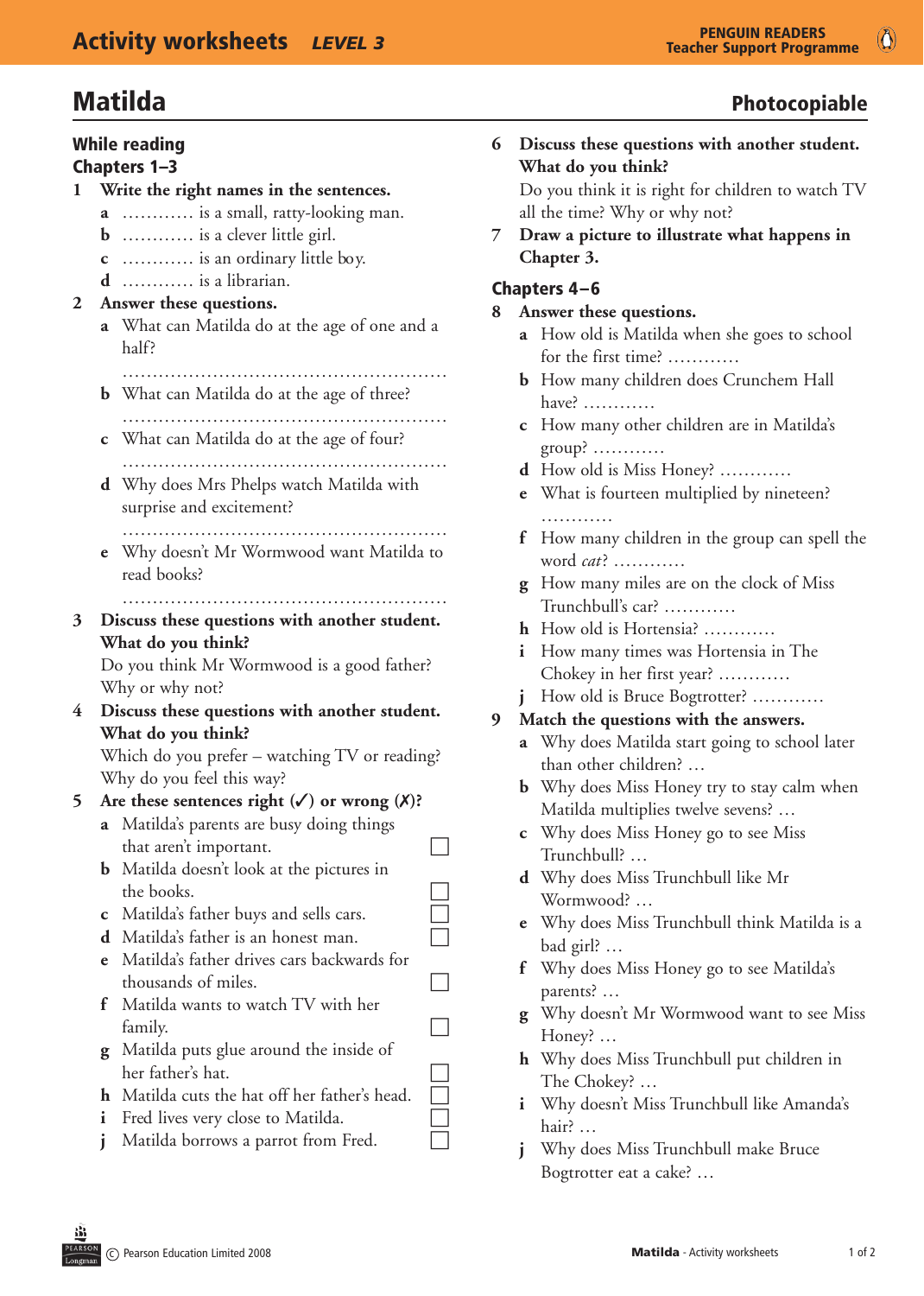# **Matilda** Photocopiable

- **k** Why isn't Bruce Bogtrotter hurt when Miss Trunchbull hits him with a plate? ...
- **1** Why does Lavender put a newt in Miss Trunchbull's glass of water? ...
	- **1** Because she wants to be as brave as Matilda.
	- **2** Because she doesn't want to show that she is very surprised.
	- **3** Because she wants to make them understand that Matilda is very special.
	- 4 Because she thinks he ate her cake.
	- **5** Because she wants to punish them.
	- **6** Because she wants to tell her about Matilda.
	- **7** Because he is too full of cake.
	- **8** Because he is watching TV.
	- **9** Because her parents forgot to send her.
	- **10** Because she believes that he sold her a good car.
	- **11** Because it is very long.
	- **12** Because Mr Wormwood told her this.

### 10 Work in groups of three.

Role play the scene in which Miss Honey goes to see Mr and Mrs Wormwood and tries to make them understand that Matilda is very special.

### 11 Make lists.

Write down five things that good parents do and five things that bad parents do.

### Chapters 7–9

#### 12 Answer these questions.

- **a** What question does Miss Trunchbull ask Rupert?
- ……………………………………………… **b** What word does Miss Trunchbull ask Eric to
	- spell?

```
	 	………………………………………………
c What does Miss Trunchbull call Matilda's
  father?
```
 ………………………………………………

- **d** How old was Miss Honey when her father died?
- ……………………………………………… **e** How much does Miss Honey pay to live in the little house?

 ………………………………………………

- ………………………………………………
- **f** Who is Miss Honey's aunt?
- **g** What does Matilda do with the piece of chalk? ………………………………………………
- **h** Why does Miss Trunchbull leave the village?
- ………………………………………………
- **i** What arrives at the office? ………………………………………………
- **j** What happens to Matilda at the end of the story?

### ………………………………………………

13 Work in groups of five.

Role play the scene in Chapter 7.

#### 14 Write down how you feel when ...

**a** Miss Trunchbull catches Wilfred's feet in her hands. 

 ………………………………………………

**b** the piece of chalk starts moving across the blackboard. 

 ………………………………………………

- **c** Miss Trunchbull falls to the floor.
- ………………………………………………
- **d** Nigel pours water over Miss Trunchbull.
- **e** Miss Honey gets her house back.

 ………………………………………………

 ………………………………………………

**f** Mr and Mrs Wormwood let Matilda live with Miss Honey.

### ………………………………………………

### 15 Work in pairs.

Look at the names *Wormwood*, *Trunchbull* and *Honey*. Look up *worm*, *bull* and *honey* in a dictionary. Why do you think Roald Dahl chose these names? Choose new names for these characters. When you have finished, compare your new names with those of your classmates.

### **After reading**

- **16** Look up the word *impossible* in your dictionary. Lots of impossible things happen in *Matilda*. Write the things down. When you have finished, compare your list with those of your classmates.
- **17** What do Matilda and Miss Honey say to each other when they return to Miss Honey's house? Write the conversation.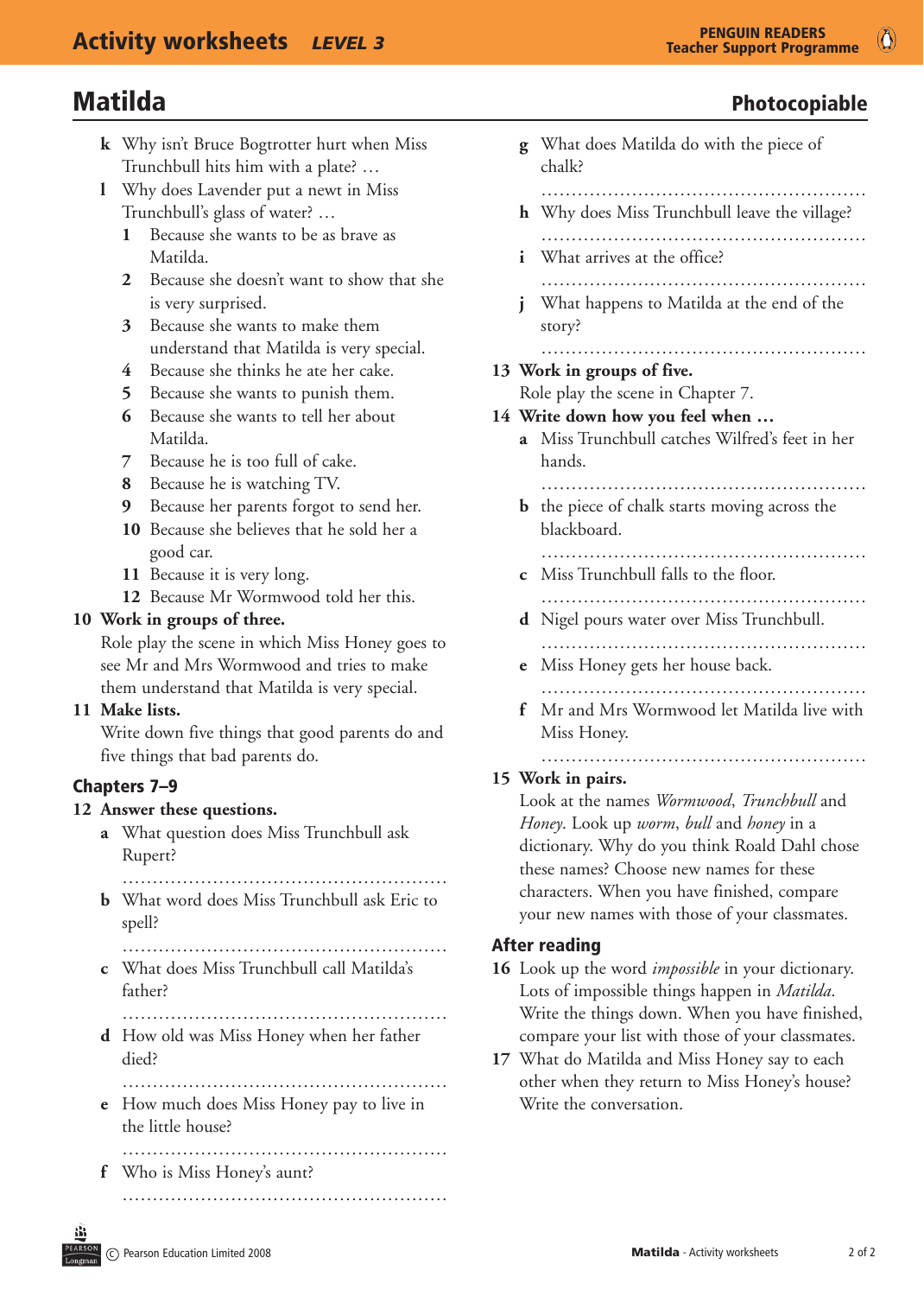# **Matilda** Photocopiable

#### Chapters 1–3

- **1** Who are the people in *italics*?
	- **a** *'We*'re too good to you already, my girl!' …………………
	- **b** 'Shall *I* find you a nice one with lots of pictures in it?' ………………
	- **c** *'You* mean you've looked at the pictures.' …………………
	- **d** '*I* get it from the wood shop.' .................
	- **e** *She* was too angry.' ..................
	- **f** '*You*'ll pull the skin off my head!' ..................
	- **g** 'Don't *you* ever stop reading?' ..................
	- **h** 'My father gave it to *me*.' ..................
	- **i** '*He*'s always saying that.' ………………
	- **j** 'I want to see if *you*'re clever.' ..................

### 2 **Underline** the right words.

- **a** Matilda is *older* / *younger* than Michael.
- **b** Matilda reads fourteen famous books in six / sixteen months.
- **c** Matilda's father sells *cars* / *houses*.
- **d** Mr Wormwood has a *thick* / *thin* moustache.
- **e** Matilda and her family always eat dinner in the *dining-room* / *living-room*.
- **f** Matilda asks her father if his *feet* / head got bigger.
- **g** Mr Wormwood's first name is *Harry* / *Michael*.
- **h** The parrot is always saying, 'Dead man's *dinner* / *supper*!'

### Chapters 4-6

- **3** What are the things in *italics*?
	- **a** Nigel spelled *it*. ………………
	- **b** 'Mrs Phelps at the library helps me to choose *them*.' ………………
	- **c** 'I was in *there* yesterday.' ………………
	- **d** '*It*'s only got ten thousand miles on the clock.' ………………
	- **e** 'We don't keep *them* in the house.' ..................
	- **f** '*It*'s a very tall, narrow cupboard in Trunchbull's room.' ………………
	- **g** 'M-my m-m-mummy likes *it* long.' ………………
	- **h** `And this selfish little snake ate *it*!' ………………
	- **i** But Miss Trunchbull picked up the empty plate and crashed *it* down on his head. ..................
	- **j** 'She never gives a lesson without *one*.'

………………

### 4 Write the right words in the sentences.

angry car dark eggs happen orange school shaking

- **a** Most children begin ............ when they are five years old.
- **b** Matilda has ………… hair.
- **c** Miss Honey's voice is ………… when she asks Matilda about the books she is reading.
- **d** Miss Trunchbull sounds like an ………… dog.
- **e** Miss Trunchbull buys a ............ from Matilda's father.
- **f** Someone puts bad ………… under Miss Trunchbull's desk.
- **g** Lavender thinks that bad people need to have something bad ............. to them.
- **h** Newts have ………… stomachs.

### Chapters 7–9

- 5 What happens first? What happens next? Write the **numbers, 1–5.**
	- **a** Matilda moves the piece of chalk across the blackboard.
	- **b** Mr and Mrs Wormwood drive away.<br> **c** Miss Trunchbull leaves the school.
	- **c** Miss Trunchbull leaves the school.  $\Box$ <br>**d** Matilda pushes the glass over with her eves.  $\Box$
	- **d** Matilda pushes the glass over with her eyes.
	- **e** Matilda asks her parents if she can live with  $M$  is Honey.  $\Box$
- **6** Finish these sentences.
	- **a** ………… says, 'What are two sevens?'
	- **b** ………… says, 'I didn't do it!'
	- **c** ………… says, 'I want to talk to you.'
	- **d** ………… says, 'It can't be Magnus!'
	- **e** ………… says, 'We're leaving.'

 $\bullet$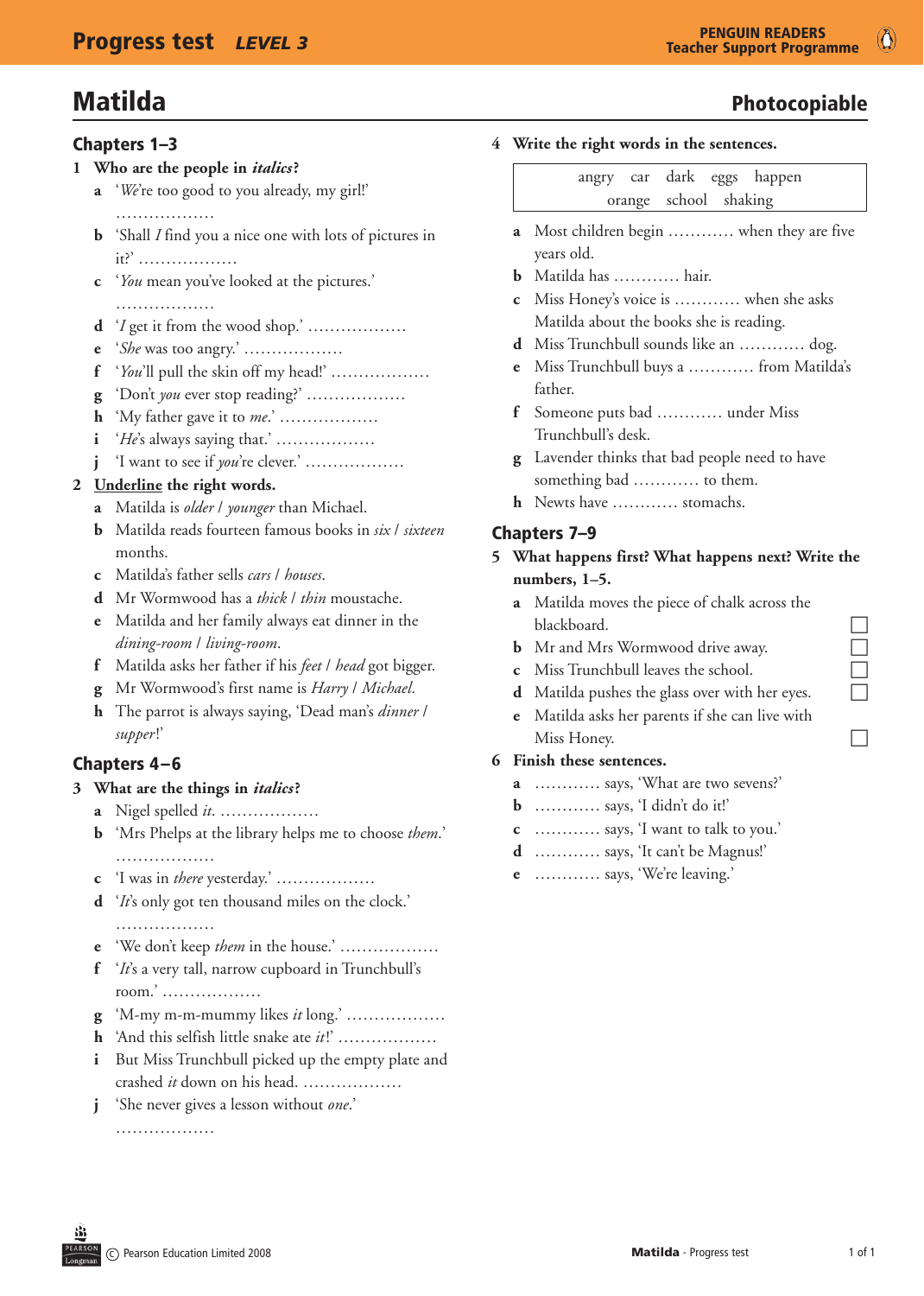# Matilda

## Book key

- **1 a** gearbox **b** parrot **c** ghost **d** multiply **e** newt **f** sawdust **g** chalk, blackboard
	- **h** will **i** drill
- **2 a** Matilda **b** Miss Honey **c** Norway **d** children and adults
- **3** Open answers
- **4 a**  $X$  they aren't interested in Matilda and they leave her alone in the house.
	- $h \,$
	- **c**  $X$  there aren't any.
	- $d \mathsf{X}$  Mrs Phelps is surprised to see Matilda.
	- **e** 3
	- **f** 3
- **5** Possible answers:

Mr Wormwood is wearing a jacket, a yellow shirt and a red tie. Mrs Wormwood is wearing a short pink skirt, high pink shoes and a pink top. Michael is wearing short trousers and a big T-shirt. He has a cap and black shoes. Matilda is wearing short jeans, a blue top and blue shoes.

- **6 a** Mr and Mrs Wormwood **b** Michael **c** Matilda **d** Mrs Phelps, the librarian
	- **e** Charles Dickens
- **7**  Open answers
- **8** b, c, d and f are right
- **9** Sample answers:
	- **a** She says his business isn't honest.
	- **b** He says she can't read her book at supper time.
- **10–11** Open answers
- **12 a** *X* **b** *X* **c** √ **d** √ **e** *X* **f** √ **g** *X*
- **13**  Sample answer:

The ghost, because her family was nice to her for about a week.

- **14** Open answers
- **15 a** Mrs Wormwood **b** Miss Honey **c** Matilda **d** Nigel **e** Matilda **f** Mr Wormwood
	- **g** Miss Honey **h** the other teachers
	- **i** Mrs Wormwood **j** Mr or Mrs Wormwood
- 16 **a** Miss Honey calm, kind, never shouts Miss Trunchbull – frightening, strong, rude, angry, dangerous, always right
	- **b** Open answers
- **17** Open answers
- **18 a** six **b** hair **c** steals **d** sick **e** piece **f** plan **g** newt **h** brings **i** water
- **19 a** You mustn't have long hair.
	- **b** You mustn't eat her chocolate cake.
	- **c** You mustn't speak until she speaks to you.
	- **d** You must stand up when you answer her questions.
	- **e** You must put a glass of water on her table.
- **20** Open answers
- **21 a** toes > hair **b** nose > ears **c** nice man > robber **d** laughs > screams **e** Lavender > Matilda
	- **f** hands > eyes **g**  $\text{desk}$  > glass
- **22 a** Rupert **b** Rupert **c** Eric **d** Eric **e** Mr Wormwood **f** Matilda **g** Matilda
- 23 Open answers
- **24** a, b, d, g and i are true (e may also be true).
- **25–26** Open answers
- **27 a** blackboard **b** drops / on **c** Agatha **d** cold water **e** old house **f** can't **g** running away to **h** happy
- **28–38** Open answers

## Discussion activities key

- **1–4** Open answers
- **5**  Possible answer:

No, I wouldn't like to have the Wormwoods for parents because they aren't nice, and because they aren't interested in their children.

- **6–13** Open answers
- **14**  Possible answer:

The best teacher in the world is friendly, clever and interested in students. He or she always tries to help students.

- **15–19** Open answers
- **20**  Possible answer:
	- Matilda clever
		- Mr Wormwood dishonest
		- Mrs Wormwood nasty
		- Mrs Phelps sensible
		- Miss Honey nice
		- Miss Trunchbull evil

## Activity worksheets key

- **1 a** Mr Wormwood **b** Matilda **c** Michael **d** Mrs Phelps
- **2 a** At the age of one and a half, she can speak perfectly and knows as many words as most grown-up people.
	- **b** At the age of three, she can read newspapers.
	- **c** At the age of four, she can read fast and well.